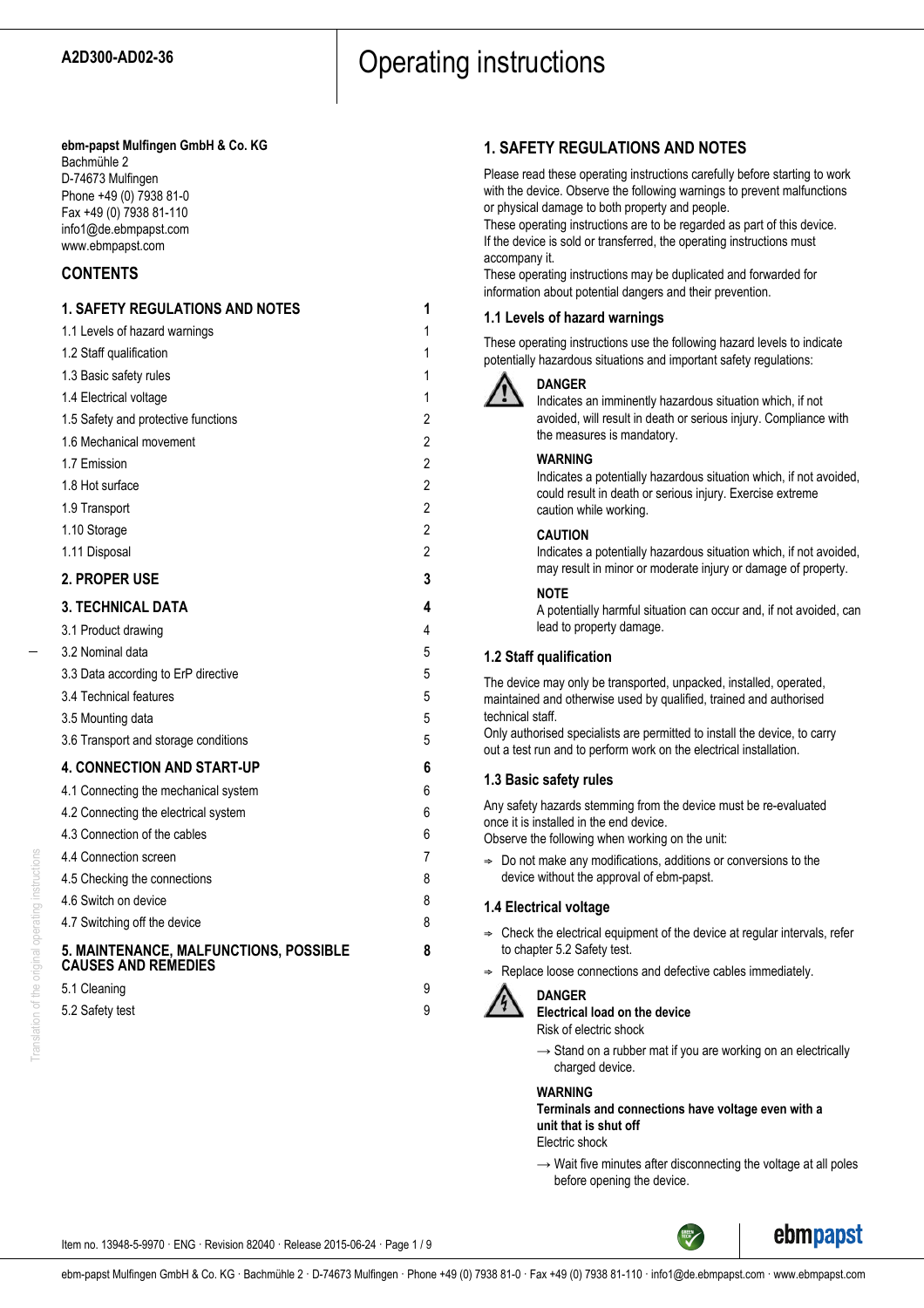# A2D300-AD02-36 **CODET CONTRACTER CONTROL** Operating instructions

#### **CAUTION**

**In the event of failure, there is electric voltage at the rotor and impeller**

The rotor and impeller are base insulated.

 $\rightarrow$  Do not touch the rotor and impeller once they are installed.

### **CAUTION**

## **The motor restarts automatically when operating voltage is applied, e.g. after a power failure.**

Danger of injury

- $\rightarrow$  Keep out of the danger zone of the device.
- $\rightarrow$  When working on the device, switch off the mains supply voltage and secure the latter from being switched on again.
- $\rightarrow$  Wait until the device stops.

## **1.5 Safety and protective functions**



**DANGER**

**Missing safety device and non-functioning safety device** If there is no safety device, you could be seriously injured, for example if you reach into the running device or your hands are sucked into it.

- $\rightarrow$  Operate the device only with a fixed and isolating safety protection and a fixed guard grille. The guard must withstand the kinetic energy of a fan blade detaching at maximum speed.
- $\rightarrow$  The device is a built-in component. You, the owner/ operator, are responsible for providing adequate protection for the device.
- $\rightarrow$  Shut down the device immediately if you detect a missing or ineffective protective feature.

#### **1.6 Mechanical movement**



#### **DANGER Rotating device**

Body parts that come into contact with the rotor and impeller can be injured.

- $\rightarrow$  Secure the device against accidental contact.
- $\rightarrow$  Before working on the system/machine, wait until all parts have come to a standstill.

#### **WARNING Rotating device**

Long hair, loose items of clothing and jewellery could become entangled and pulled into the device. You could be injured.

- $\rightarrow$  Do not wear any loose clothing or jewellery while working on rotating parts.
- $\rightarrow$  Protect long hair by wearing a cap.

## **1.7 Emission**

#### **WARNING**

**Depending on the installation and operating conditions, a sound pressure level greater than 70 dB(A) may arise.** Danger of noise-induced hearing loss

- $\rightarrow$  Take appropriate technical safety measures.
- $\rightarrow$  Protect operating personnel with appropriate safety equipment, e.g. hearing protection.
- $\rightarrow$  Also observe the requirements of local agencies.

## **1.8 Hot surface**



## **CAUTION**

**High temperature at the motor housing** Danger of burn injuries

 $\rightarrow$  Ensure that sufficient protection against accidental contact is provided.

## **1.9 Transport**

### **NOTE**

#### **Transport of device**

- $\rightarrow$  Transport the device in its original packaging only.
- $\rightarrow$  Secure the device so that it does not slip, e.g. by using a clamping strap.

## **1.10 Storage**

- $\Rightarrow$  Store the device, partially or fully assembled, in a dry and weatherproof manner in the original packing in a clean environment.
- $\Rightarrow$  Protect the device from environmental impacts and dirt until the final installation.
- We recommend storing the device for a maximum up to one year to guarantee proper operation and longest possible service life.
- $\Rightarrow$  Even devices explicitly suited for outdoor use are to be stored as described prior to being commissioned.
- $\Rightarrow$  Maintain the storage temperature, see chapter 3.6 Transport and storage conditions.

## **1.11 Disposal**

When disposing of the device, please comply with all relevant requirements and regulations applicable in your country.

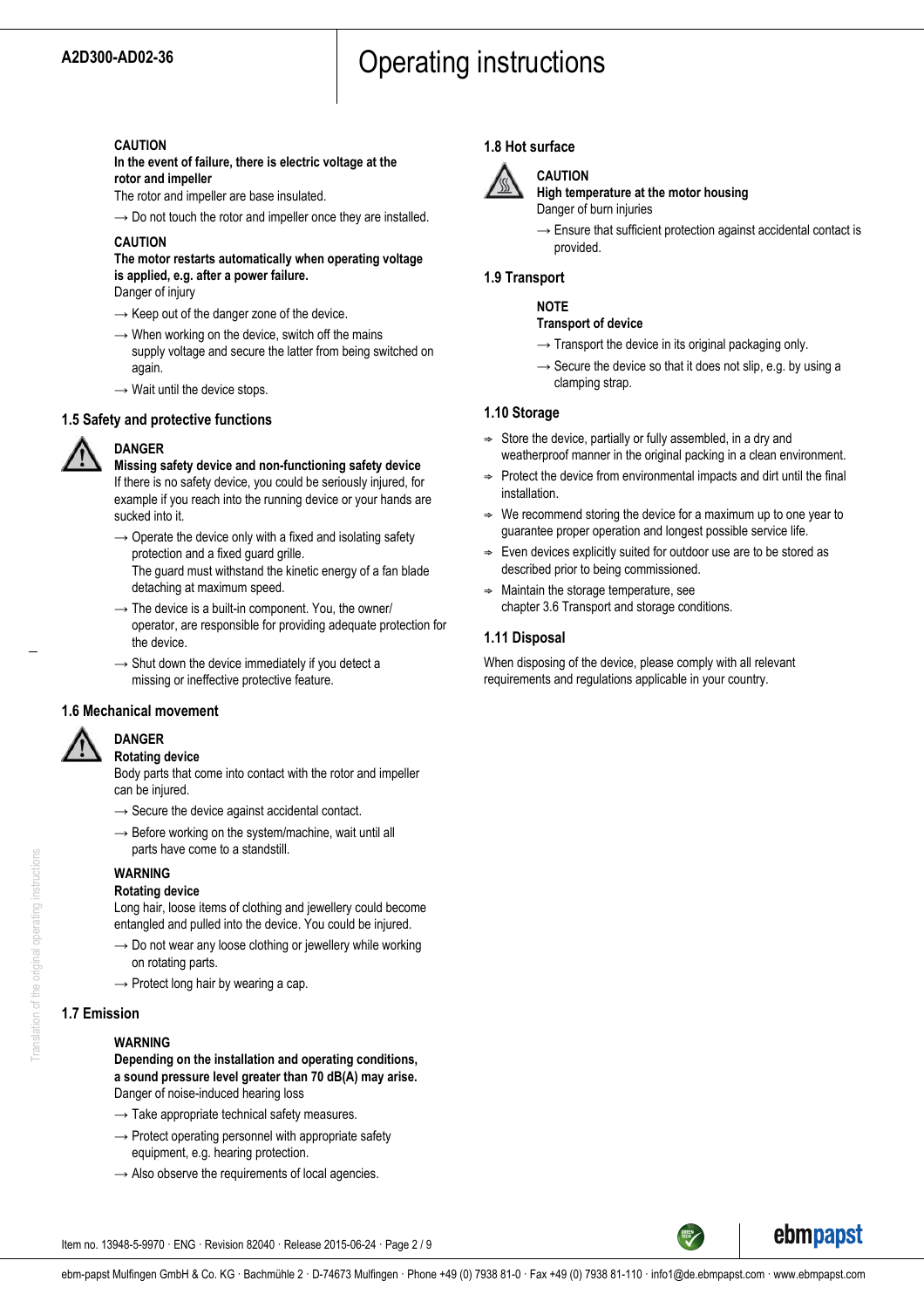# A2D300-AD02-36 **A2D300-AD02-36 A2D300-AD02-36**

## **2. PROPER USE**

The device is exclusively designed as a built-in device for conveying air according to its technical data.

Any other usage above and beyond this does not conform with the intended purpose and constitutes misuse of the device.

Customer equipment must be capable of withstanding the mechanical and thermal stresses that can arise from this product. This applies for the entire service life of the equipment in which this product is installed.

#### **Proper use also includes:**

- Use the device in power systems with earthed neutral (TN/TT power systems) only.
- Moving air with a density of 1.2 kg/m<sup>3</sup>.
- Using the device in accordance with the permitted ambient temperature, see chapter 3.6 Transport and storage conditions and chapter 3.2 Nominal data.
- Operating the device with all protective features in place.
- Minding the operating instructions.

#### **Improper use**

Using the device in the following ways is particularly prohibited and may cause hazards:

- Operating the device with an imbalance, e.g. caused by dirt deposits or icing.
- Moving air that contains abrasive particles.
- Moving highly corrosive air, e.g. salt spray mist. Exceptions are devices that are intended for salt spray mist and protected accordingly.
- Moving air that contains dust pollution, e.g. suctioning off saw dust.
- Operating the device close to flammable materials or components.
- Operating the device in an explosive atmosphere.
- Using the device as a safety component or for taking on safetyrelated functions.
- Operation with completely or partially disassembled or modified protective features.
- In addition, all application options that are not listed under proper use.

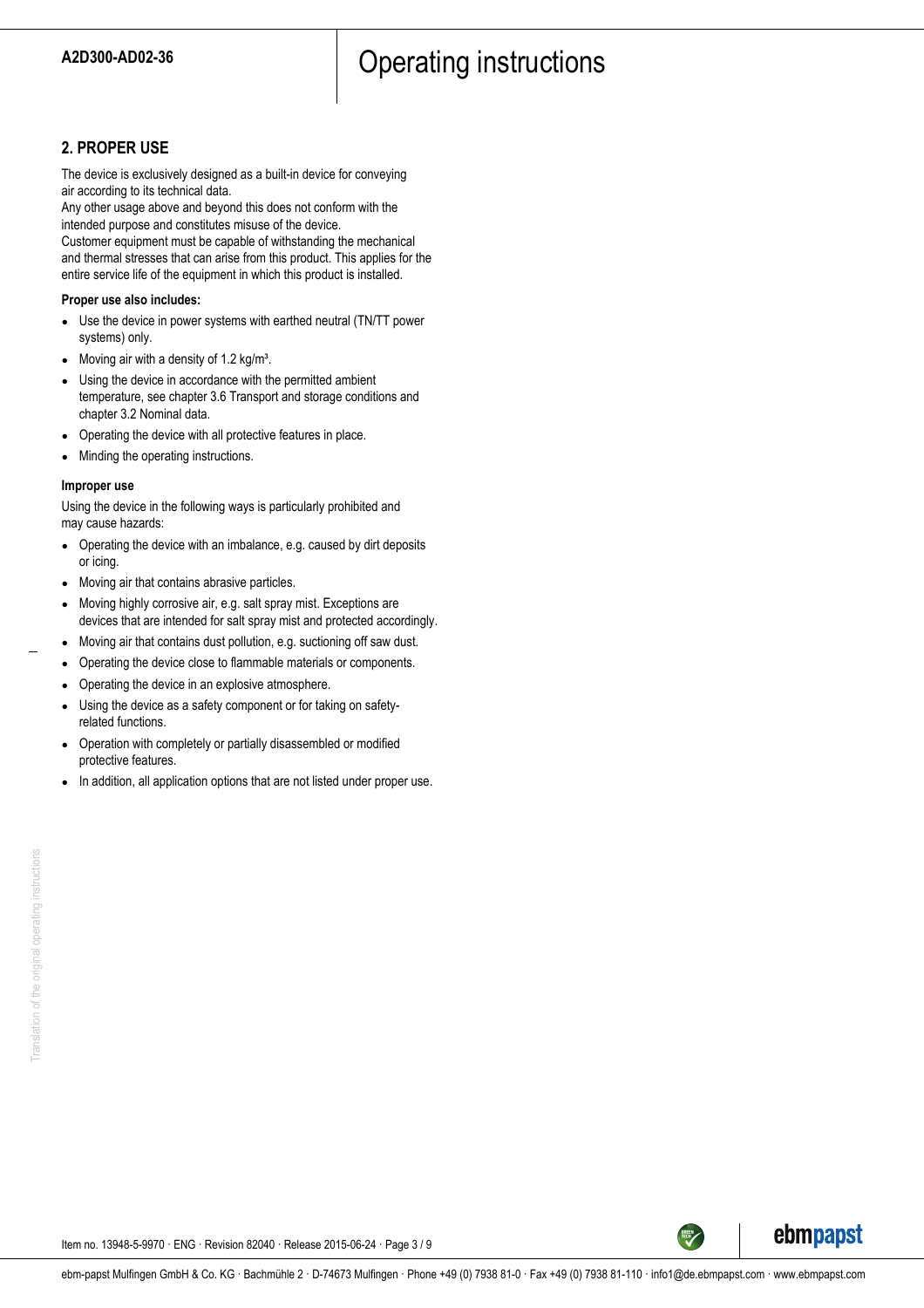# A2D300-AD02-36 **CONFIDENTI** Operating instructions

## **3. TECHNICAL DATA**

## **3.1 Product drawing**



 $\Theta$ 



All measures have the unit mm.

| $III$ /II<br>IDirection of air flow                              |
|------------------------------------------------------------------|
| t screw max. 5 mm<br>∣Depth<br>ושו                               |
| Connection line PVC<br>⇁<br>mm<br>x lead tips crimped<br>$\cdot$ |



TECH

Item no. 13948-5-9970 · ENG · Revision 82040 · Release 2015-06-24 · Page 4 / 9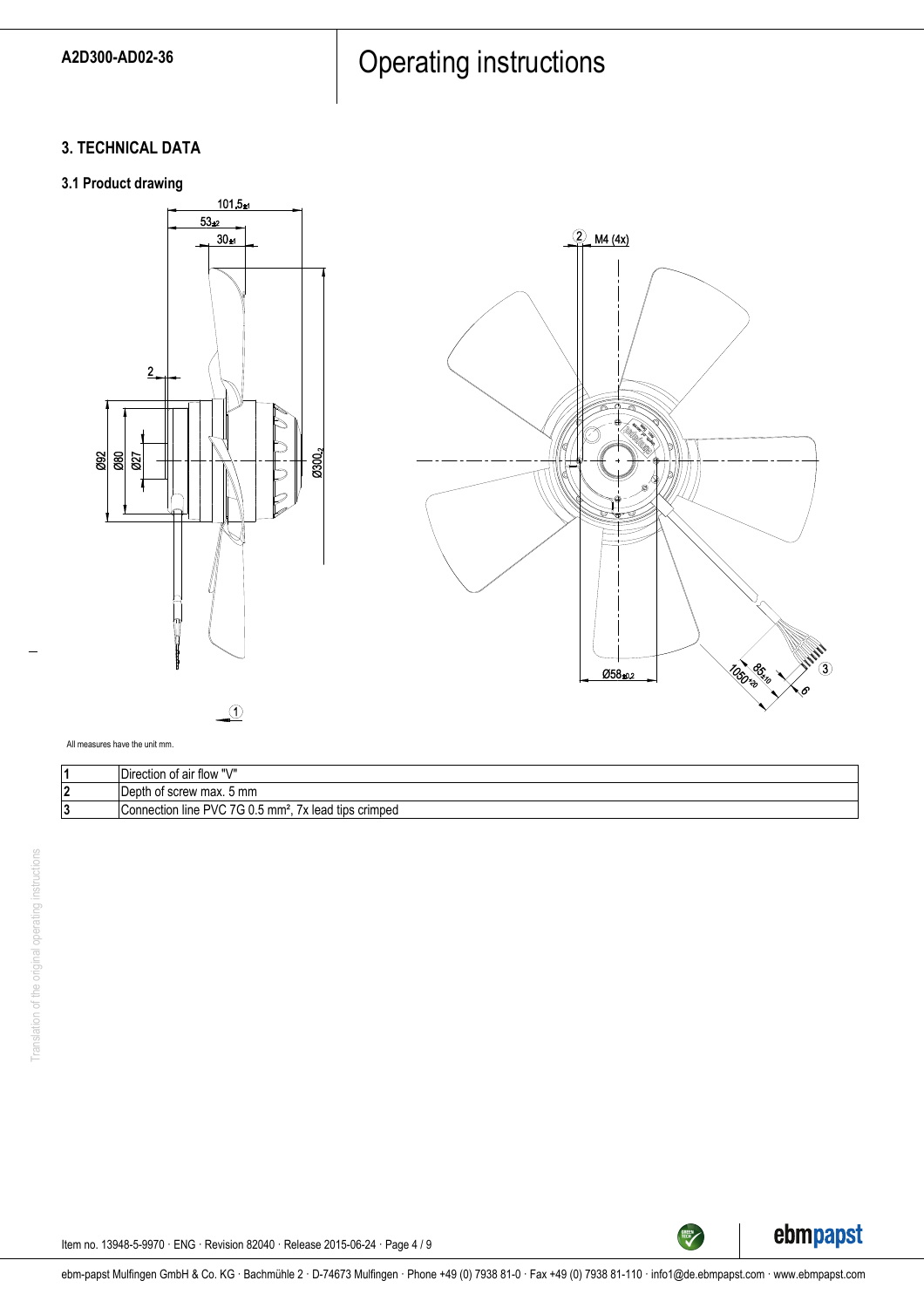# A2D300-AD02-36 **CONFIDENTI** Operating instructions

### **3.2 Nominal data**

| Motor                   | M2D068-EC |       |      |       |
|-------------------------|-----------|-------|------|-------|
| Phase                   | $3-$      | $3-$  | $3-$ | $3-$  |
| Nominal voltage / VAC   | 230       | 400   | 400  | 400   |
| <b>Connection</b>       | Δ         | Υ     | Δ    | Υ     |
| Frequency / Hz          | 50        | 50    | 60   | 60    |
| Type of data definition | fa        | fa    | fa   | fa    |
| Valid for approval /    | СE        | СE    | СE   | СE    |
| standard                |           |       |      |       |
| Speed / min-1           | 2650      | 2650  | 2800 | 2800  |
| Power input / W         | 180       | 180   | 270  | 270   |
| Current draw / A        | 0.54      | 0.31  | 0.71 | 0.41  |
| Min. ambient            | $-25$     | $-25$ | -25  | $-25$ |
| temperature / °C        |           |       |      |       |
| Max. ambient            | 60        | 60    | 30   | 30    |
| temperature / °C        |           |       |      |       |
| Starting current / A    | 1.75      | 1.0   | 1.65 | 0.95  |

ml = Max. load · me = Max. efficiency · fa = Running at free air

cs = Customer specs · cu = Customer unit

Subject to alterations

#### **3.3 Data according to ErP directive**

| <b>Static</b> |
|---------------|
| No            |
| 1.00          |
|               |

Specific ratio =  $1 + p$ fs / 100 000 Pa

|                                  | Actual | Request<br>2013 | Request<br>2015 |
|----------------------------------|--------|-----------------|-----------------|
| Overall efficiency nes / %       | 32.4   | 25.3            | 29.3            |
| <b>Efficiency grade N</b>        | 43.1   | 36              | 40              |
| Power input Pe / kW              | 0.2    |                 |                 |
| Air flow $q_v / m^3/h$           | 1705   |                 |                 |
| Pressure increase total psf / Pa | 141    |                 |                 |
| Speed n / min-1                  | 2525   |                 |                 |

Data definition with optimum efficiency.

The ErP data is determined using a motor-impeller combination in a standardised measurement configuration.

## **3.4 Technical features**

Translation of the original operating instructions

Translation of the original operating instructions

| <b>Mass</b>                 | $2.8$ kg                                   |  |
|-----------------------------|--------------------------------------------|--|
| <b>Size</b>                 | 300 mm                                     |  |
| Surface of rotor            | Coated in black                            |  |
| <b>Material of impeller</b> | Sheet steel, coated in black               |  |
| Number of blades            | 5                                          |  |
| Direction of air flow       | "\/"                                       |  |
| Direction of rotation       | Counter-clockwise, seen on rotor           |  |
| Type of protection          | IP 44; Depending on installation and       |  |
|                             | position as per EN 60034-5                 |  |
| <b>Insulation class</b>     | "B"                                        |  |
| <b>Humidity class</b>       | $F1-2$                                     |  |
| <b>Mounting position</b>    | Shaft horizontal or rotor on bottom; rotor |  |
|                             | on top on request                          |  |
| Condensate discharge        | Rotor-side                                 |  |
| holes                       |                                            |  |
| <b>Operation mode</b>       | S <sub>1</sub>                             |  |

| <b>Motor bearing</b>                                                        | <b>Ball bearing</b>                                 |
|-----------------------------------------------------------------------------|-----------------------------------------------------|
| Touch current acc.<br>IEC 60990 (measuring<br>network Fig. 4, TN<br>system) | $< 0.75$ mA                                         |
| <b>Cable exit</b>                                                           | Lateral                                             |
| <b>Protection class</b>                                                     | I (if protective earth is connected by<br>customer) |
| <b>Product conforming</b><br>to standard                                    | EN 60335-1; CE                                      |



For cyclic speed loads, note that the rotating parts of the device are designed for maximum one million load cycles. If you have specific questions, contact ebm-papst for support.

## **3.5 Mounting data**

For depth of screw, see chapter 3.1 Product drawing

 $\Rightarrow$  Secure the mounting screws against accidentally coming loose (e.g. by using self-locking screws).

| Strength class for | o.o |
|--------------------|-----|
| mounting screws    |     |

You can obtain additional mounting data from the product drawing if necessary.

## **3.6 Transport and storage conditions**

 $\Rightarrow$  Use the device in accordance with its protection type.

| Max. permissible    | '+ 80 °C |
|---------------------|----------|
| ambient motor temp. |          |
| (transp./ storage)  |          |
| Min. permissible    | - 40 °C  |
| ambient motor temp. |          |
| (transp./storage)   |          |

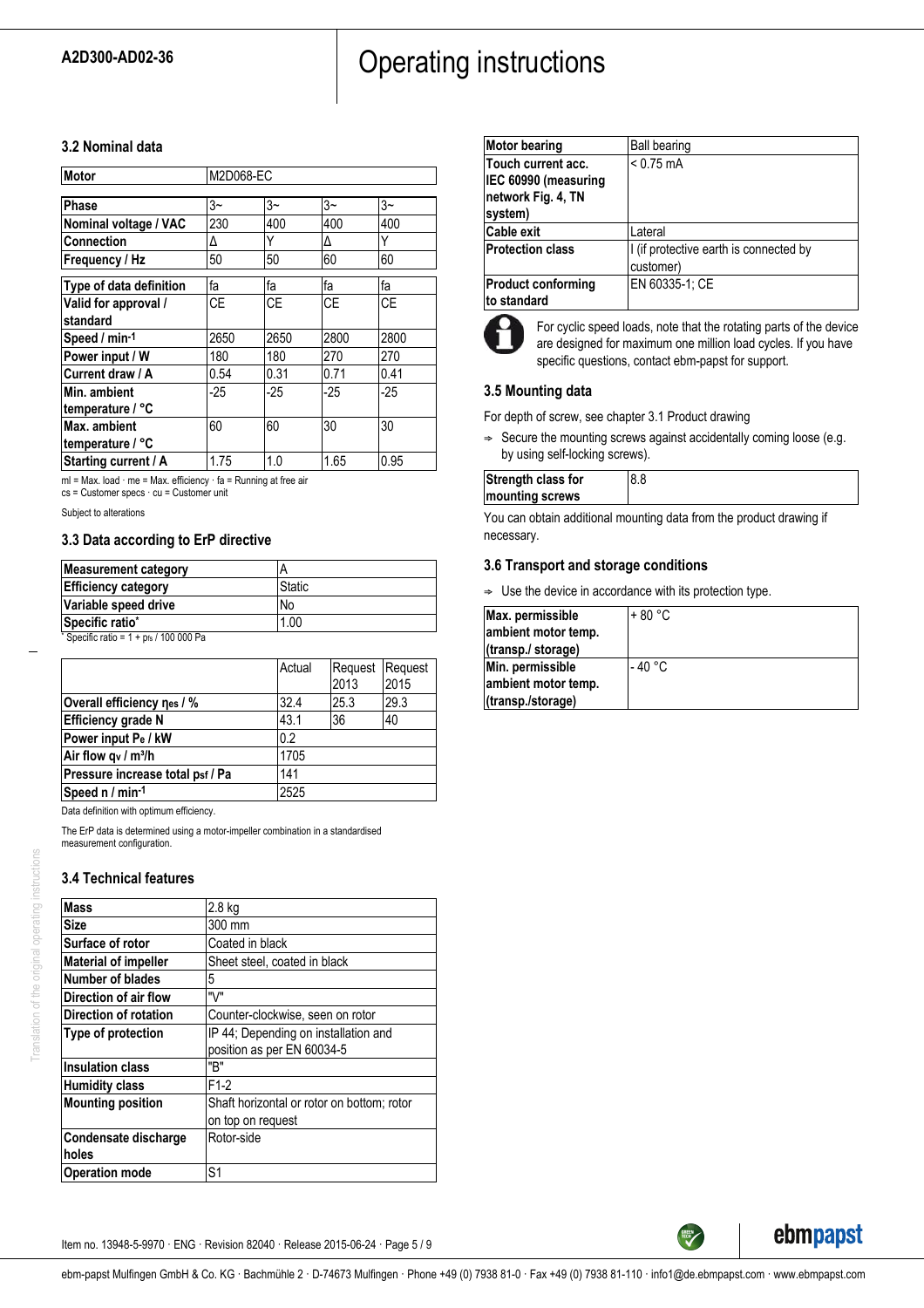# A2D300-AD02-36 **A2D300-AD02-36 A2D300-AD02-36**

## **4. CONNECTION AND START-UP**

#### **4.1 Connecting the mechanical system**



### **CAUTION**

**Cutting and crushing hazard when removing the fan from the packaging**

- $\rightarrow$  Carefully remove the device from its packaging, holding it by the centre of the blades only. Make sure to avoid any shock.
- $\rightarrow$  Wear safety shoes and cut-resistant safety gloves.
- ; Check the device for transport damage. Damaged devices must no longer be installed.
- $\Rightarrow$  Install the undamaged device according to your application.

## **4.2 Connecting the electrical system**



#### **DANGER Electric voltage on the device**

Electric shock

- $\rightarrow$  Always install a protective earth first.
- $\rightarrow$  Check the protective earth.



#### **DANGER Incorrect insulation**

Risk of fatal injury from electric shock

- $\rightarrow$  Use only cables that meet the specified installation requirements for voltage, current, insulation material, load etc.
- $\rightarrow$  Route cables such that they cannot be touched by any rotating parts.

## **CAUTION**

#### **Electrical voltage**

The fan is a built-in component and features no electrically isolating switch.

- $\rightarrow$  Only connect the fan to circuits that can be switched off with an all-pole separating switch.
- $\rightarrow$  When working on the fan, you must switch off the installation/machine in which the fan is installed and secure it from being switched on again.

#### **NOTE**

#### **Water penetration into leads or wires**

Water enters at the cable end on the customers side and can damage the device.

 $\rightarrow$  Make sure that the cable end is connected in a dry environment.



Connect the device only to circuits that can be switched off using an all-pole disconnecting switch.

## **4.2.1 Prerequisites**

- $\Rightarrow$  Check whether the data on the type plate agree with the connection data.
- Before connecting the device, ensure that the supply voltage matches the operating voltage of the device.
- ; Only use cables designed for current according to the type plate. For determining the cross-section, follow the basic principles in accordance with EN 61800-5-1. The protective earth must have a cross-section equal to or greater than the outer conductor crosssection.

We recommend the use of 105°C cables. Ensure that the minimum cable cross-section is at least AWG26/0.13 mm².

#### **Earth wire contact resistance in accordance with EN 60335**

Compliance with the impedance specifications in accordance with EN 60335 for the protective earth circuit must be verified in the end application.

Depending on the installation situation, it may be necessary to install an additional protective earthing conductor via the additional protective earth connection point available on the device.

## **4.2.2 Voltage control**



With open loop speed control using transformers or electronic voltage regulators (e.g. phase angle control), excessive current may occur.

In addition, noises can occur with phase angle control depending on the mounting situation.

#### **4.2.3 Frequency inverter**

Please use a frequency converter only after consultation with ebm-papst.



For operation with frequency converters, fit sinusoidal filters that work on all poles (phase-phase and phase-earth) between the frequency converter and the motor.

During operation with frequency converters, an all-pole sine filter protects the motor against high-voltage transients that can destroy the winding insulation system, and against harmful bearing currents.

Heating of the motor due to use of a frequency converter must be checked in the application by the customer.

## **4.3 Connection of the cables**

External leads are brought out of device.

- $\Rightarrow$  First connect the "PE" (protective earth) connection.
- Connect the lines according to your application. When doing so, observe chapter 4.4 Connection screen.

#### **4.3.1 Motor protection**



**WARNING**

## **Device without overheating protection**

The device is delivered without any automatically functioning overheating protection. The device can become hot and burn.

 $\rightarrow$  For the version without TOP, install an additional, suitable motor protection switch.



ebmpapst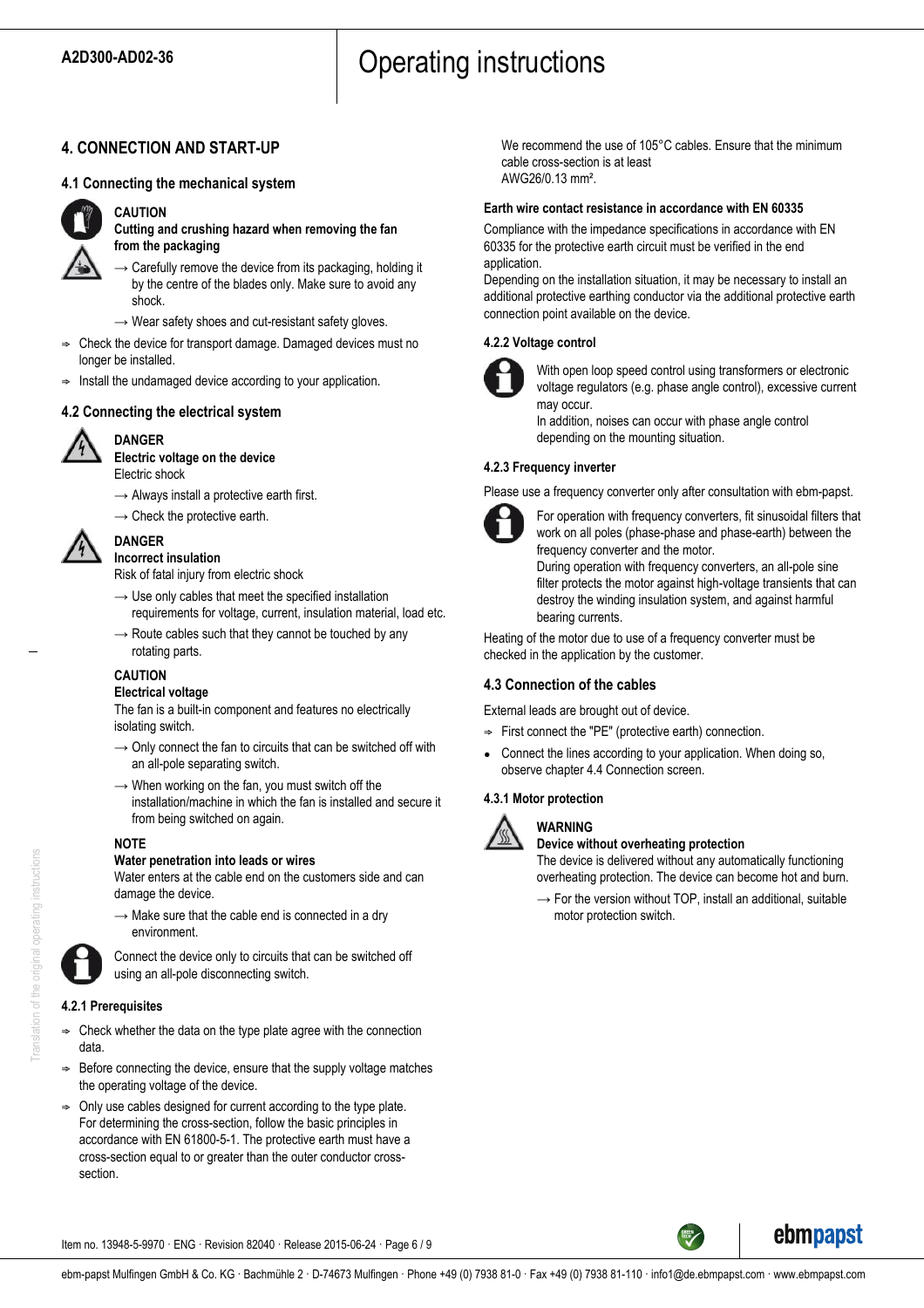# A2D300-AD02-36 **Operating instructions**

## **4.4 Connection screen**



Change direction of rotation by reversing two phases

|                | Three-phase motor |
|----------------|-------------------|
| Δ              | Delta connection  |
| v              | Star connection   |
| L1             | $= U1 = black$    |
| L2             | $= V1 = blue$     |
| L <sub>3</sub> | $= W1 = brown$    |
| U2             | green             |
| V <sub>2</sub> | <b>white</b>      |
| W <sub>2</sub> | vellow            |
| PE             | green/yellow      |



TECH

Item no. 13948-5-9970 · ENG · Revision 82040 · Release 2015-06-24 · Page 7 / 9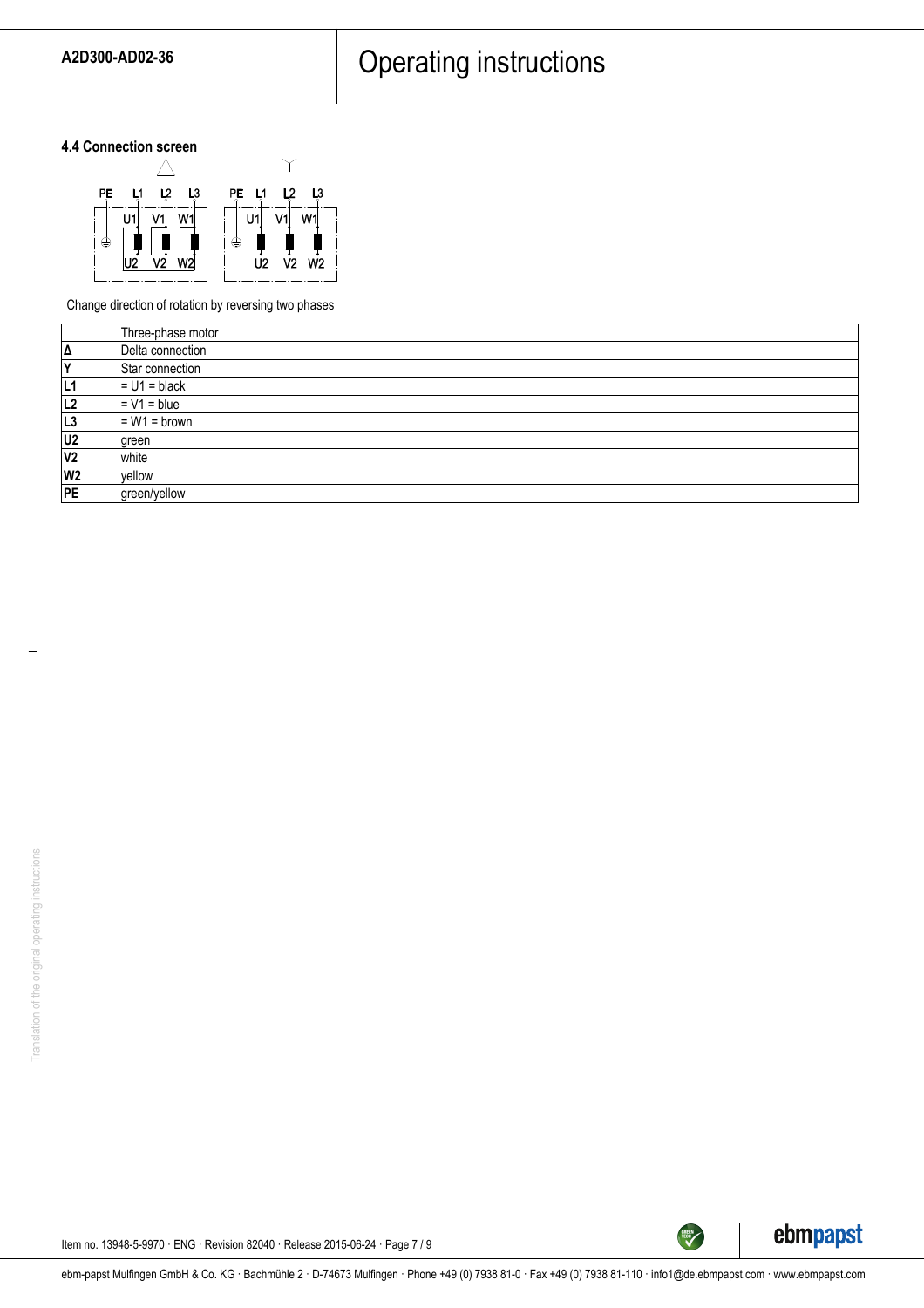# A2D300-AD02-36 **A2D300-AD02-36 A2D300-AD02-36**

### **4.5 Checking the connections**

- $\Rightarrow$  Make sure that the power is off (all phases).
- $\Rightarrow$  Secure it from being switched on again.
- $\Rightarrow$  Check the correct fit of the connection lines.

## **4.6 Switch on device**

The device is not to be switched on until it has been installed properly and in accordance with its intended use, including the required protective devices and professional electrical connection. This also applies to devices which have already been equipped with plugs and terminals or similar connectors by the customer.



**WARNING Hot motor housing** Fire hazard

- $\rightarrow$  Ensure that no combustible or flammable materials are located close to the fan.
- $\Rightarrow$  Inspect the device for visible external damage and the proper function of the protective features before switching it on.
- $\Rightarrow$  Check the air flow paths of the fan for foreign objects and remove any that are found.
- $\Rightarrow$  Apply the nominal voltage to the voltage supply.

## **4.7 Switching off the device**

- $\Rightarrow$  Disconnect the device from the supply voltage at the main switch for the supply line.
- ; When disconnecting, be sure to disconnect the earth wire connection last.

## **5. MAINTENANCE, MALFUNCTIONS, POSSIBLE CAUSES AND REMEDIES**

Do not perform any repairs on your device. Return the device to ebmpapst for repair or replacement.

#### **WARNING**

**Terminals and connections have voltage even with a unit that is shut off**

Electric shock

 $\rightarrow$  Wait five minutes after disconnecting the voltage at all poles before opening the device.

#### **CAUTION**

**The motor restarts automatically when operating voltage is applied, e.g. after a power failure.**

Danger of injury

- $\rightarrow$  Keep out of the danger zone of the device.
- $\rightarrow$  When working on the device, switch off the mains supply voltage and secure the latter from being switched on again.
- $\rightarrow$  Wait until the device stops.



If the device remains out of use for some time, e.g. when in storage, we recommend switching the device on for at least two hours to allow any condensate to evaporate and to move the bearings.

| <b>Malfunction/error</b>    | Possible cause                                          | Possible remedy                                                                                                                                                                                         |
|-----------------------------|---------------------------------------------------------|---------------------------------------------------------------------------------------------------------------------------------------------------------------------------------------------------------|
| Impeller running<br>roughly | Imbalance in rotating<br>parts                          | Clean the device; if<br>imbalance is still<br>evident after cleaning,<br>replace the device.<br>If you have<br>attached any weight<br>clips during cleaning,<br>make sure to remove<br>them afterwards. |
| Motor does not turn         | Mechanical blockage                                     | Switch off, de-<br>energise, and<br>remove mechanical<br>blockage.                                                                                                                                      |
|                             | Mains supply voltage<br>faulty                          | Check mains supply<br>voltage,<br>restore power<br>supply.                                                                                                                                              |
|                             | Faulty connection                                       | De-energise, correct<br>connection, see<br>connection diagram.                                                                                                                                          |
|                             | Unacceptable<br>operating point                         | Check operating point                                                                                                                                                                                   |
| Overtemperature of<br>motor | Ambient temperature<br>too high<br>Insufficient cooling | I ower ambient<br>temperature if possible<br>Improve cooling                                                                                                                                            |



If you have any other problems, contact ebm-papst.



Translation of the original operating instructions Translation of the original operating instructions

ebm-papst Mulfingen GmbH & Co. KG · Bachmühle 2 · D-74673 Mulfingen · Phone +49 (0) 7938 81-0 · Fax +49 (0) 7938 81-110 · info1@de.ebmpapst.com · www.ebmpapst.com